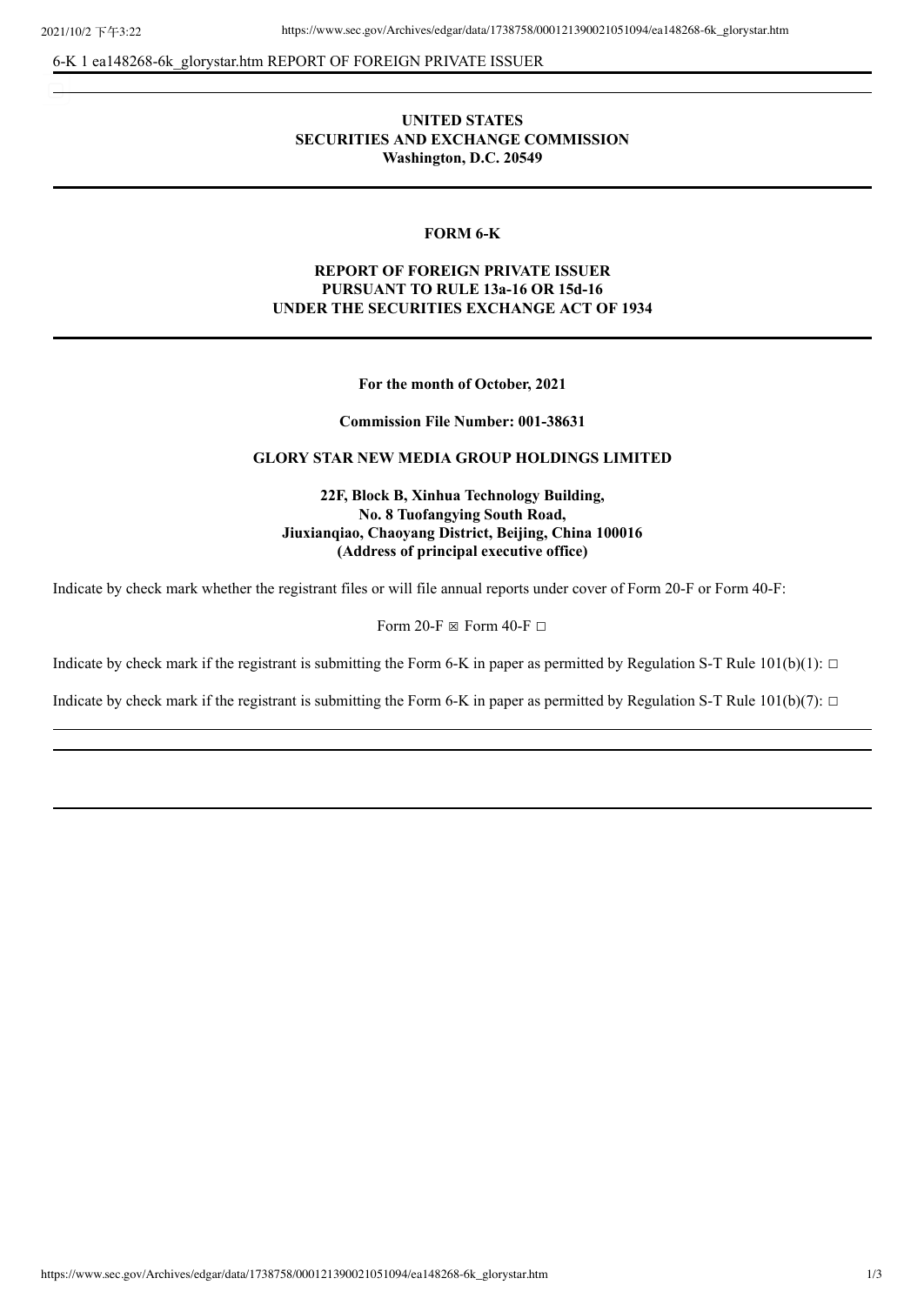## **Explanatory Note:**

As previously disclosed, on August 25, 2021, Glory Star New Media Group Ltd. (the "Company") entered into a subscription Agreement ("Subscription Agreement") with one institutional investor pursuant to which the Company agreed to sell up to a total of 2,857,142 ordinary shares ("Ordinary Shares") and warrants to purchase up to 2,857,142 Ordinary Shares for total gross proceeds of up to approximately \$10,000,000. Each Ordinary Share sold in the offering will be accompanied by a warrant ("Warrant") exercisable to purchase one Ordinary Share at an exercise price of \$4.40 per share. Each Ordinary Share and accompanying Warrant are being sold at a fixed combined purchase price of \$3.50. Each Warrant will be exercisable immediately, and will expire on the first anniversary of the date of issuance. The purchase of the Ordinary Shares and Warrants will occur in tranches at the election of the investor, provided, however, that a minimum of \$1,000,000 in Ordinary Shares and Warrants must be purchase for each tranche. The investor must purchase all \$10,000,000 in Ordinary Shares and Warrants by September 30, 2021.

Pursuant to the Subscription Agreement, on August 30, 2021, the investor purchased \$2,000,000 in Ordinary Shares and Warrants for the first tranche representing 571,428 Ordinary Shares and Warrants to purchase 571,428 Ordinary Shares. However, as of September 30, 2021, the investor has not elected to purchase the remaining Ordinary Shares and Warrants under the Subscription Agreement.

The information set forth in this Report on Form 6-K, including the exhibits hereto are hereby incorporated by reference into the registration statement on [Form](http://www.sec.gov/Archives/edgar/data/1738758/000121390020025033/ea126257-f3_glorystar.htm) F-3 (File No. 333-248554), filed by the Company with the U.S. Securities and Exchange Commission ("SEC") on September 2, 2020 and declared effective on September 14, 2020, including any prospectuses forming a part of such registration statement, each as filed with the SEC, to the extent not superseded by documents or reports subsequently filed.

1